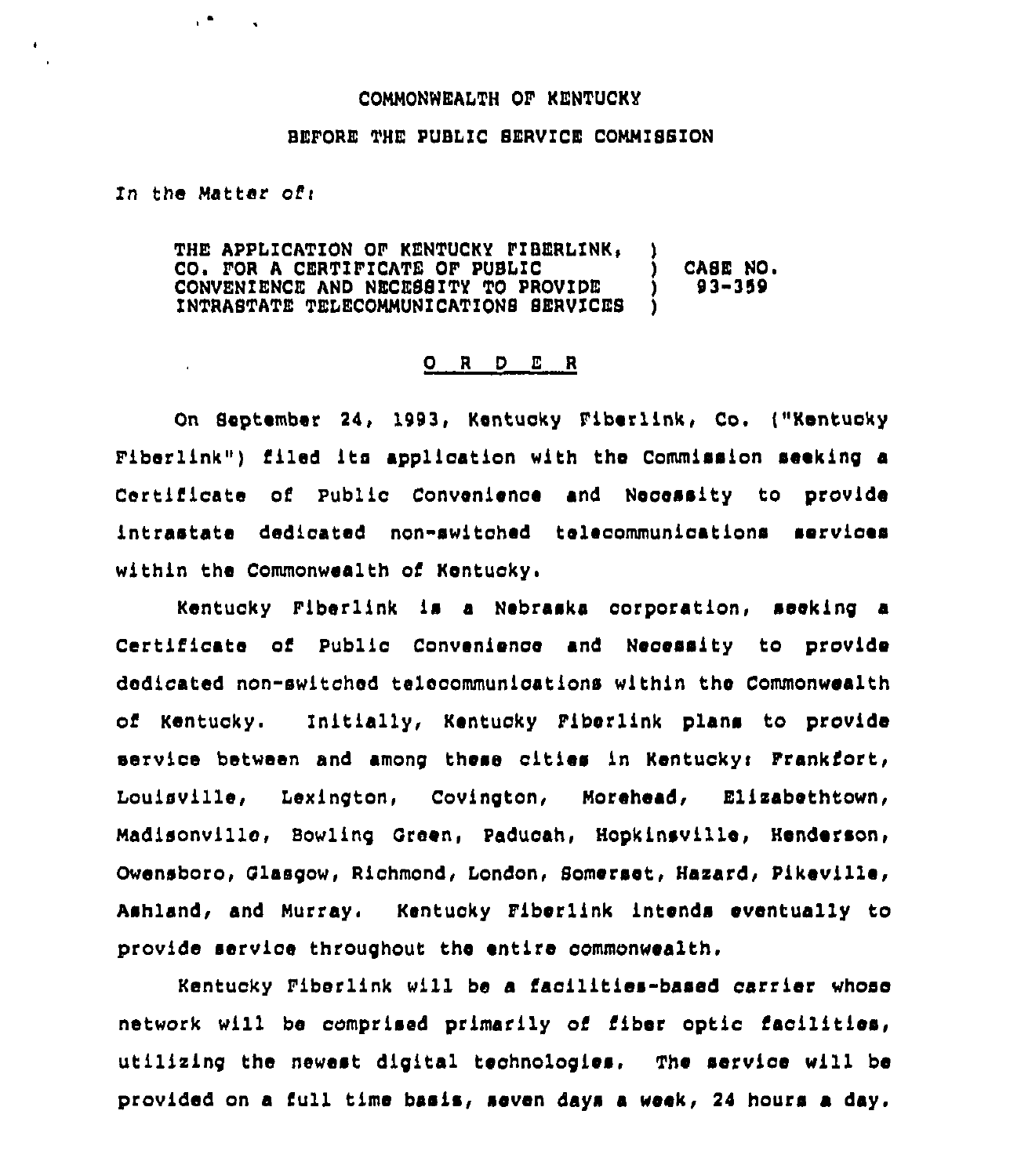Kentucky Piberlink will provide intrastate service by obtaining access only through the certified intrastate tariffs of other carriers,

 $\blacksquare$ 

The application provided by Kentucky Piberlink demonstrates its financial, managerial, and technical capability. Kentucky Piberlink's Deoember 27, 1993 response to the Commission'a November 24, 1993 Order included tariff revisions, which should be included in its final tariff submission. Special contracts should be filed with the Commission pursuant to 807 KAR 6i011, Section 13. All <sup>~</sup>ervioes and rates proposed September 24, 1993 and amended December 27, 1993 are approved on the date of this order. Any further rate or volume discounts that Kentucky Piberlink wishes to propose may be filed in the final tariff.

The Commission, having considered the application, the information provided by Kentucky Piberlink, and being otherwise sufficiently advised, REREBY ORDERS thati

1. Kentucky Piberlink be and it hereby is granted authority to provide dedicated, non-switched telecommunications services within the Commonwealth of Kentucky on and after the date of this Order.

2. Kentucky Fiberlink shall comply with the provisions of the Orders in Administrative Case No. 323.<sup>1</sup>

 $\mathbf{1}$ Administrative Case No. 323, An Inquiry Into IntraLATA Toll Competition, An Appropriate Compensation Scheme for Completion<br>of IntraLATA Calls by Interexchange Carriers, and WATS<br>Jurisdictionality, Phase I, Order dated May 6, 1991. of IntraLATA Calls by Interexchange Carriers, and WATB